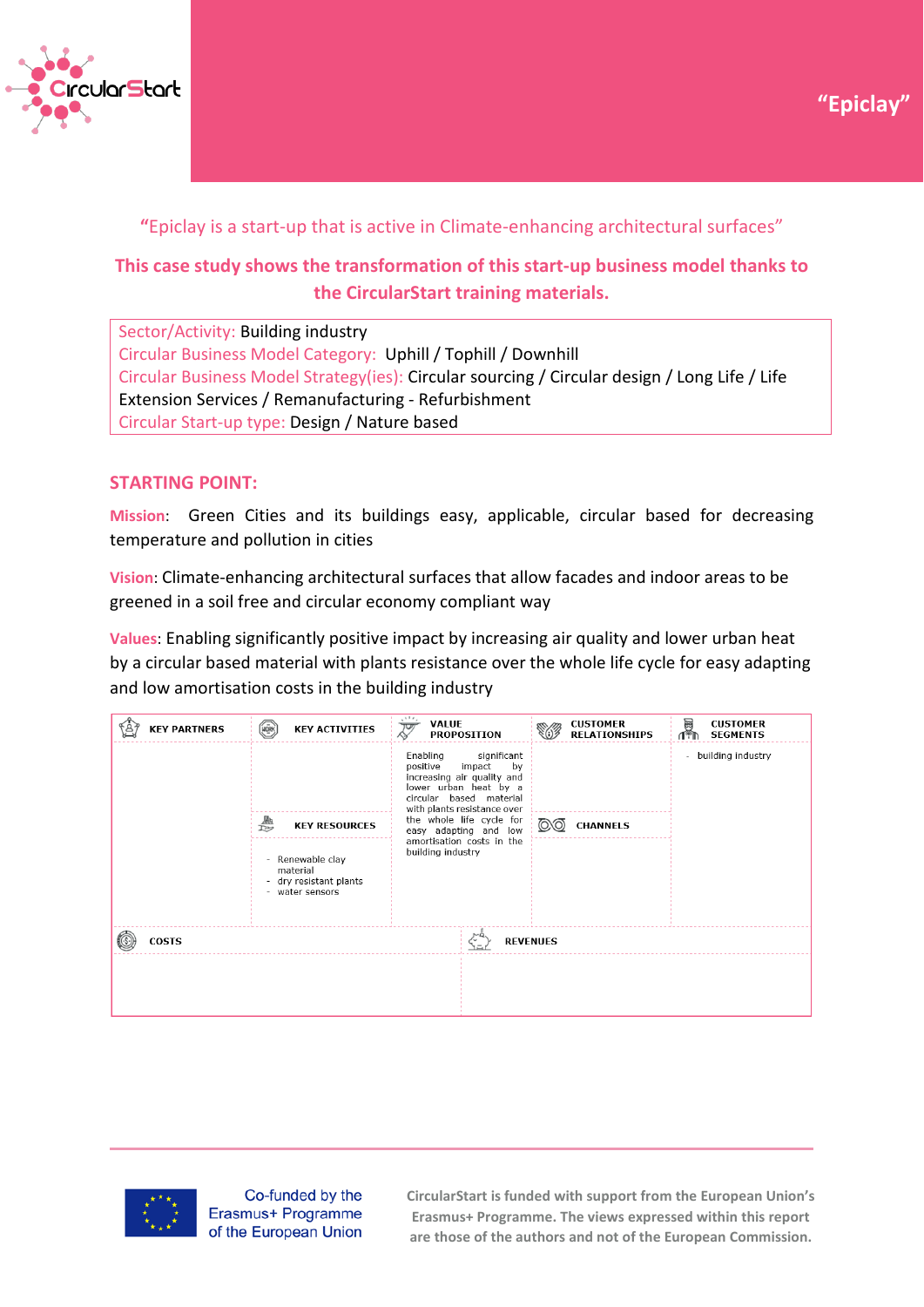



#### **Initial circularity profile – Results from the application of the Assessment Tool**



#### **FOLLOWED LEARNING PATH:**

| <b>Units</b> | <b>IDEATION</b>           | <b>INTEGRATION</b>        | <b>VALIDATION</b>         | <b>IMPLEMENTATION</b> |
|--------------|---------------------------|---------------------------|---------------------------|-----------------------|
| Unit 1       | $\boldsymbol{\mathsf{x}}$ | $\boldsymbol{\mathsf{x}}$ | $\boldsymbol{\mathsf{x}}$ | X                     |
| Unit 2       | $\mathbf x$               | $\boldsymbol{\mathsf{x}}$ |                           | X                     |
| Unit 3       | $\mathbf{x}$              | $\boldsymbol{\mathsf{x}}$ |                           |                       |
| Unit 4       | $\mathbf{x}$              |                           |                           |                       |
| Unit 5       | $\mathbf{x}$              |                           |                           |                       |
| Unit 6       |                           |                           |                           |                       |
| Unit 7       | $\mathbf{x}$              |                           |                           |                       |
| Unit 8       | $\mathbf x$               |                           |                           |                       |
| Unit 9       |                           |                           |                           |                       |



Co-funded by the Erasmus+ Programme of the European Union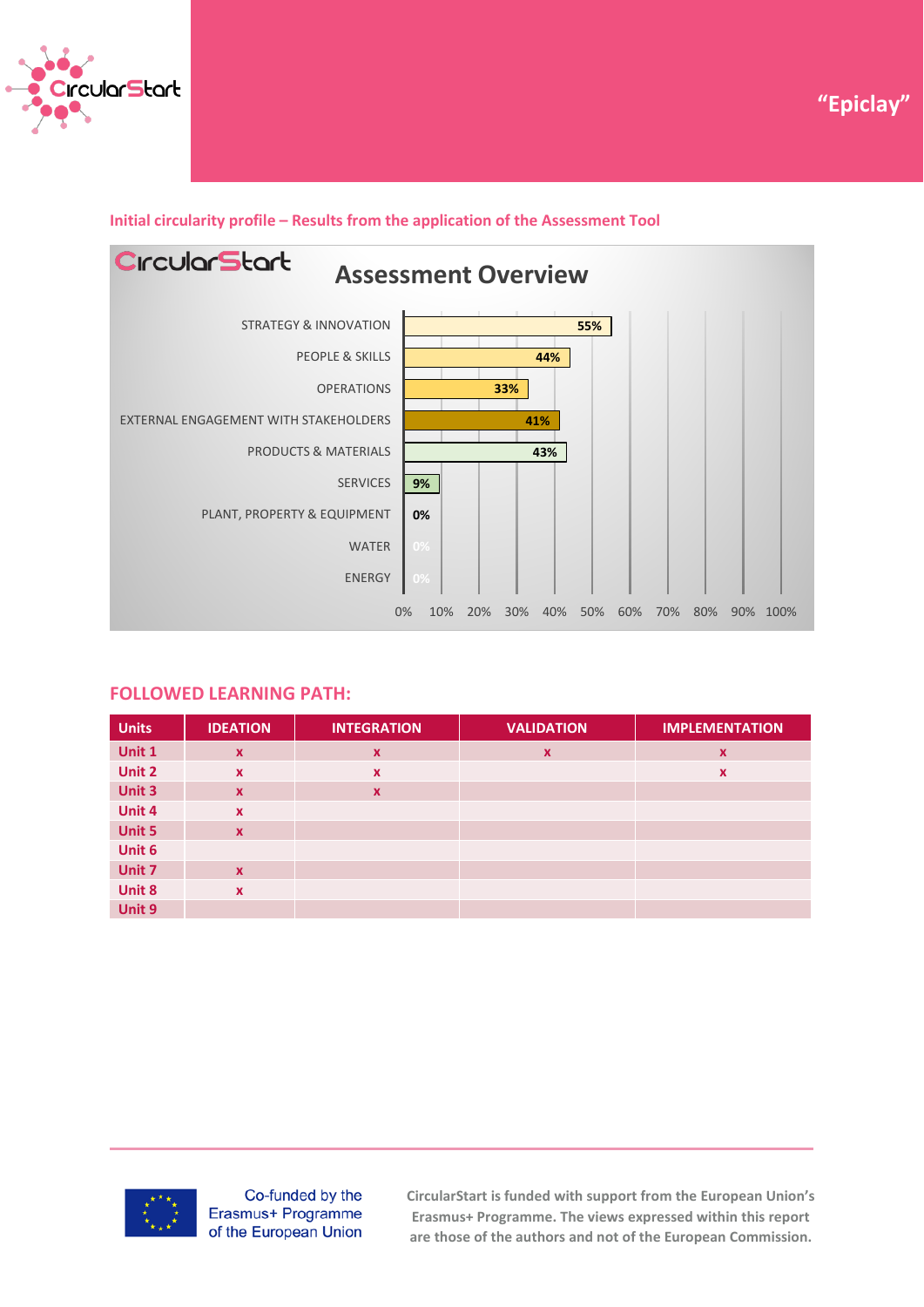



#### **FINAL CIRCULAR BUSINESS MODEL:**

**Mission**: Green Cities and its buildings easy, applicable, circular based for decreasing temperature and pollution in cities

**Vision**: Climate-enhancing architectural surfaces that allow facades and indoor areas to be greened in a soil free and circular economy compliant way

**Values**: Enabling significantly positive impact by increasing air quality and lower urban heat by a circular based material with plants resistance over the whole life cycle for easy adapting and low amortisation costs in the building industry

| <b>KEY PARTNERS</b>                                                                                                           | <b>WORK</b><br><b>KEY ACTIVITIES</b>                                            | ,,,,<br><b>VALUE</b><br><b>PROPOSITION</b>                                                                                                                                                                                                                                  | <b>CUSTOMER</b><br><b>RELATIONSHIPS</b> | 圝<br><b>CUSTOMER</b><br><b>SEGMENTS</b>                                                  |  |
|-------------------------------------------------------------------------------------------------------------------------------|---------------------------------------------------------------------------------|-----------------------------------------------------------------------------------------------------------------------------------------------------------------------------------------------------------------------------------------------------------------------------|-----------------------------------------|------------------------------------------------------------------------------------------|--|
| Regional ceramic<br>producer can diversify its<br>offers by using existing<br>equipment                                       | Diverse pilot installation<br>grow up plants and<br>assemble modules            | Enabling<br>significant<br>positive<br>impact<br>by<br>increasing air quality and<br>lower urban heat by a<br>circular based material<br>with plants resistance over<br>the whole life cycle for<br>easy adapting and low<br>amortisation costs in the<br>building industry |                                         | building industry<br>Outdoor facade<br>companies and<br>indoor walls producer,<br>seller |  |
|                                                                                                                               | €<br><b>KEY RESOURCES</b>                                                       |                                                                                                                                                                                                                                                                             | <b>CHANNELS</b>                         |                                                                                          |  |
|                                                                                                                               | - Renewable<br>traditional<br>clay<br>- dry resistant plants<br>- water sensors |                                                                                                                                                                                                                                                                             |                                         |                                                                                          |  |
| <b>COSTS</b><br><b>REVENUES</b>                                                                                               |                                                                                 |                                                                                                                                                                                                                                                                             |                                         |                                                                                          |  |
| lower investment cost for production and maintenance for themselves<br>Pot. energy and climate impact saving<br>and customers |                                                                                 |                                                                                                                                                                                                                                                                             |                                         |                                                                                          |  |



Co-funded by the Erasmus+ Programme of the European Union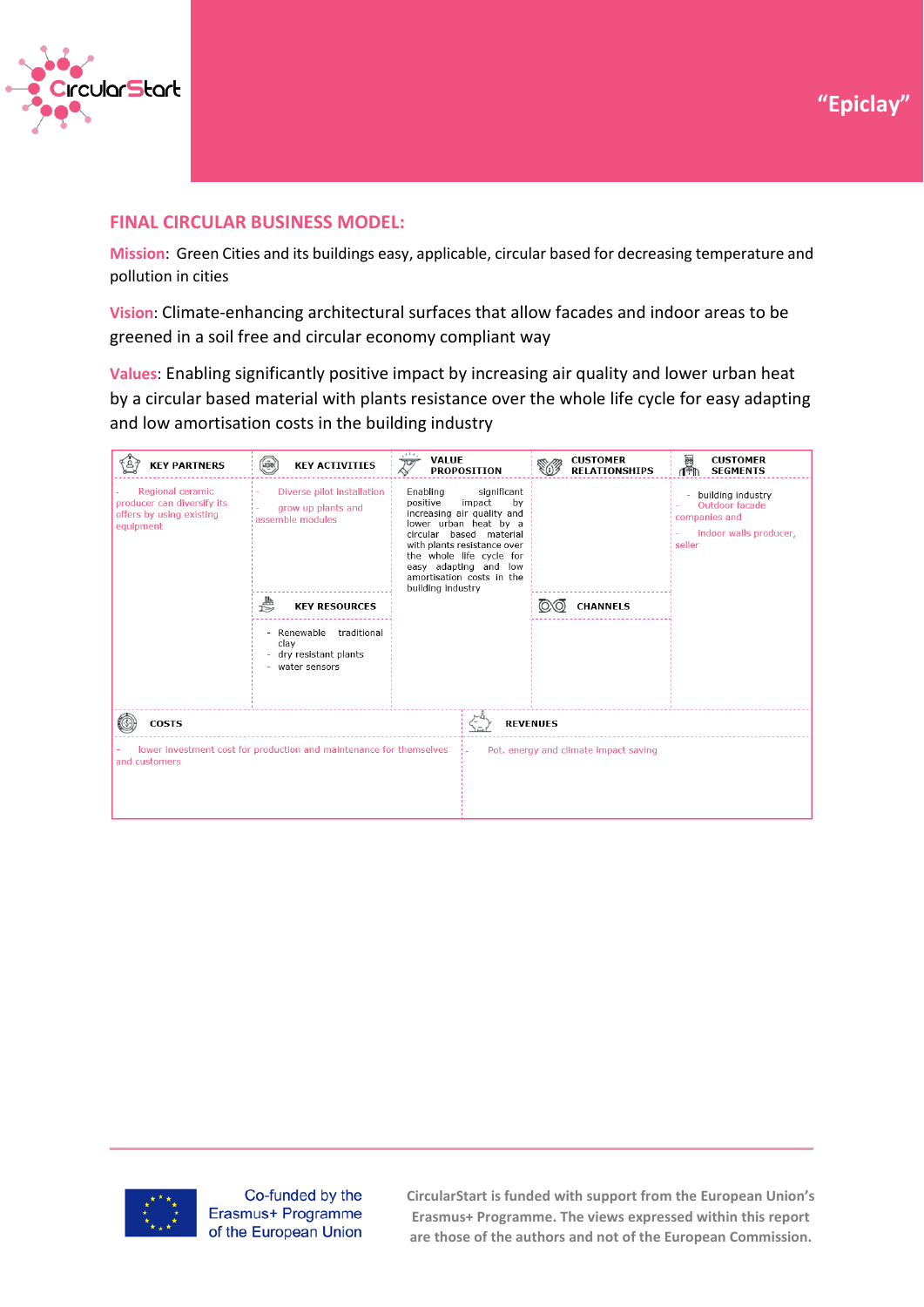



# **WHICH ELEMENTS/CHARACTERISTICS OF THE BUSINESS IDEA/MODEL WHERE IMPROVED THANKS TO THE CIRCULARSTART MATERIALS?**



- + **Vision**: + SDG 11/12
- + **Mission**: + more focus on temperature reduction and air pollution
- + **Key activities:** + validation of who prepare the plants for the facade elements
- + **Key partners**: + finalise regional supplier contract
- + **Customer value**: validation of maintenance time and necessary certificates

#### **Resulting circularity profile – Results from the application of the Assessment Tool**





Co-funded by the Erasmus+ Programme of the European Union